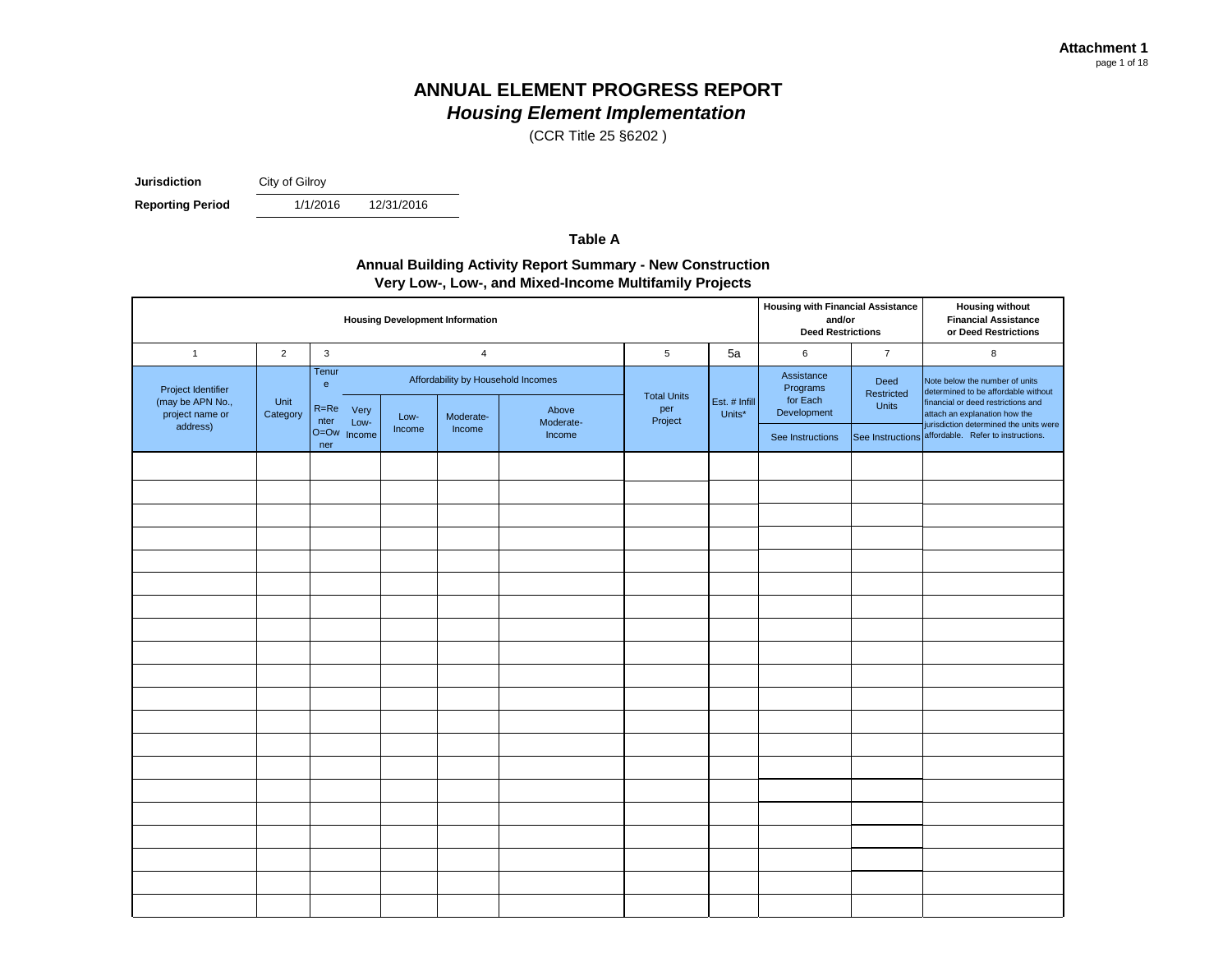(CCR Title 25 §6202 )

| <b>Jurisdiction</b>                                    | City of Gilroy |          |            |  |     |  |  |  |  |
|--------------------------------------------------------|----------------|----------|------------|--|-----|--|--|--|--|
| <b>Reporting Period</b>                                |                | 1/1/2016 | 12/31/2016 |  |     |  |  |  |  |
|                                                        |                |          |            |  |     |  |  |  |  |
|                                                        |                |          |            |  |     |  |  |  |  |
|                                                        |                |          |            |  |     |  |  |  |  |
| (9) Total of Moderate and Above Moderate from Table A3 |                |          |            |  | 321 |  |  |  |  |
| $(10)$ Total by income Table A/A3                      |                |          |            |  | 321 |  |  |  |  |
| (11) Total Extremely Low-Income Units*                 |                |          |            |  |     |  |  |  |  |

\* Note: These fields are voluntary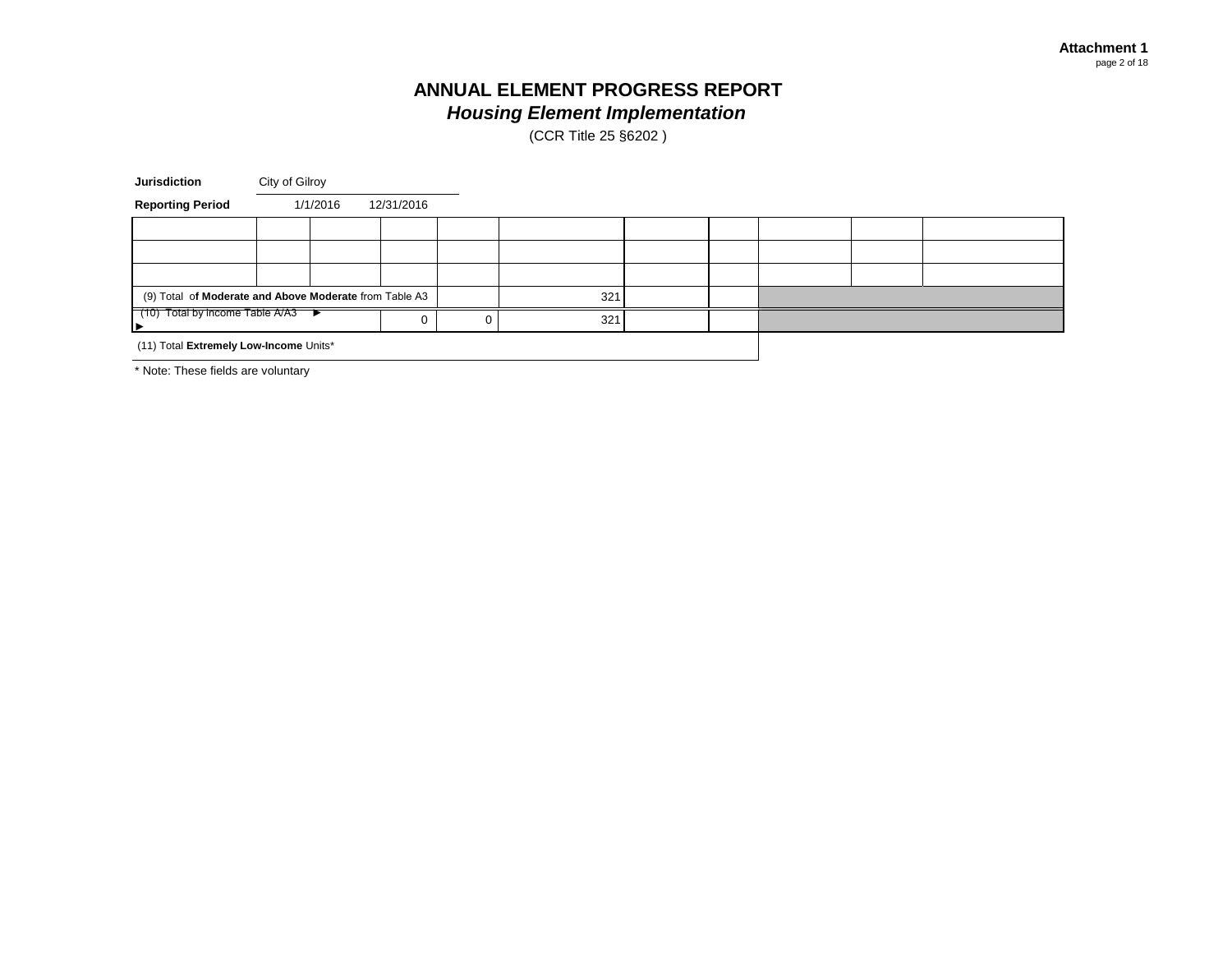(CCR Title 25 §6202 )

**Jurisdiction** City of Gilroy

**Reporting Period** 1/1/2016

12/31/2016

#### **Table A2**

#### **Annual Building Activity Report Summary - Units Rehabilitated, Preserved and Acquired pursuant to GC Section 65583.1(c)(1)**

Please note: Units may only be credited to the table below when a jurisdiction has included a program it its housing element to rehabilitate, preserve or acquire units to accommodate a portion of its RHNA which meet the specific criteria as outlined in GC Section 65583.1(c)(1)

|                                   |                                     |                     | Affordability by Household Incomes |                    |                                                                                                                                    |
|-----------------------------------|-------------------------------------|---------------------|------------------------------------|--------------------|------------------------------------------------------------------------------------------------------------------------------------|
| <b>Activity Type</b>              | <b>Extrem</b><br>ely Low-<br>Income | Very Low-<br>Income | Low-<br>Income                     | <b>TOTAL UNITS</b> | (4) The Description should adequately document how each unit complies with<br>subsection (c)(7) of Government Code Section 65583.1 |
| (1) Rehabilitation Activity       |                                     |                     |                                    | 0                  |                                                                                                                                    |
| (2) Preservation of Units At-Risk |                                     |                     |                                    | $\mathbf 0$        |                                                                                                                                    |
| (3) Acquisition of Units          |                                     |                     |                                    | 0                  |                                                                                                                                    |
| (5) Total Units by Income         | 0                                   | 0                   | 0                                  | C                  |                                                                                                                                    |

\* Note: This field is voluntary

**Table A3 Annual building Activity Report Summary for Above Moderate-Income Units (not including those units reported on Table A)**

|                                                     | 1.<br>Single<br>Family | 2.<br>2 - 4 Units | 3. | 5+ Units | 4.<br><b>Second Unit</b> | 5.<br><b>Mobile Homes</b> | 6.<br><b>Total</b> | Number of<br>infill units* |
|-----------------------------------------------------|------------------------|-------------------|----|----------|--------------------------|---------------------------|--------------------|----------------------------|
| No. of Units Permitted for<br>Moderate              |                        |                   |    |          |                          |                           |                    |                            |
| No. of Units Permitted for<br><b>Above Moderate</b> | 321                    |                   |    |          |                          |                           | 321                |                            |

\* Note: This field is voluntary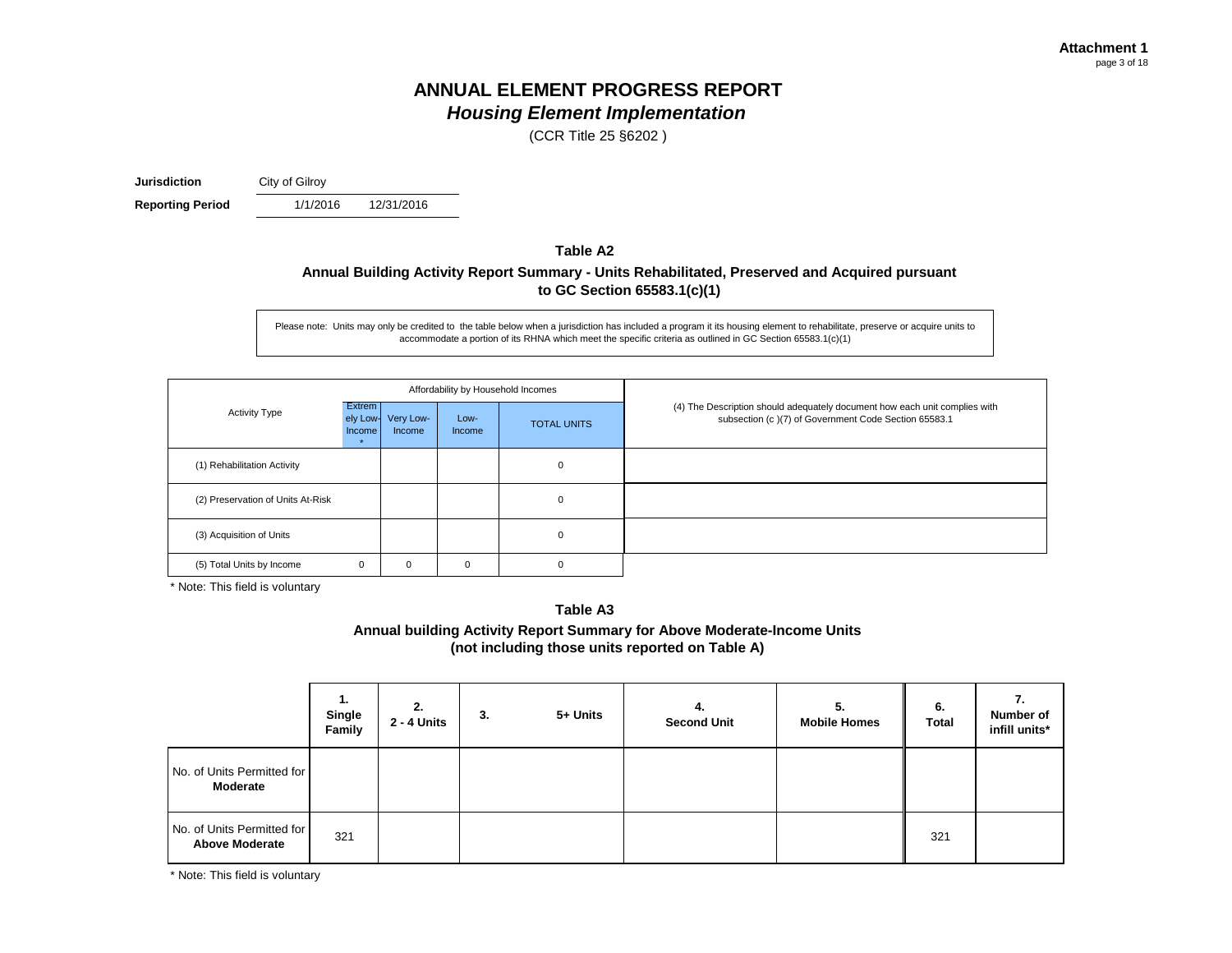(CCR Title 25 §6202 )

**Jurisdiction** City of Gilroy

**Reporting Period** 1/1/2016

12/31/2016

**Table B**

#### **Regional Housing Needs Allocation Progress**

**Permitted Units Issued by Affordability**

| Example.                                 | Enter Calendar Year starting with the first<br>year of the RHNA allocation period. See |                                    | 2015     | 2016        |           |           |           |           |                        |           |           | <b>Total Units</b>     | Total                             |
|------------------------------------------|----------------------------------------------------------------------------------------|------------------------------------|----------|-------------|-----------|-----------|-----------|-----------|------------------------|-----------|-----------|------------------------|-----------------------------------|
|                                          | <b>Income Level</b>                                                                    | RHNA<br>Allocation<br>by<br>Income | Year     | Year<br>2   | Year<br>3 | Year<br>4 | Year<br>5 | Year<br>6 | Year<br>$\overline{7}$ | Year<br>8 | Year<br>9 | to Date<br>(all years) | Remaining RHNA<br>by Income Level |
|                                          | Deed<br>Restricted                                                                     |                                    | 26       | $\mathbf 0$ |           |           |           |           |                        |           |           | 26                     |                                   |
| Very Low                                 | Non-deed<br>restricted                                                                 | 236                                | 0        | $\mathbf 0$ |           |           |           |           |                        |           |           |                        | 210                               |
|                                          | Deed<br>Restricted                                                                     |                                    | 249      | $\mathsf 0$ |           |           |           |           |                        |           |           | 249                    |                                   |
| Low                                      | Non-deed<br>restricted                                                                 | 160                                | $\Omega$ | $\mathbf 0$ |           |           |           |           |                        |           |           |                        | $\mathbf 0$                       |
|                                          | Deed<br>Restricted                                                                     |                                    | 3        | $\mathbf 0$ |           |           |           |           |                        |           |           | 3                      |                                   |
| Moderate                                 | Non-deed<br>restricted                                                                 | 217                                | 4        | $\mathsf 0$ |           |           |           |           |                        |           |           | $\overline{4}$         | 210                               |
| Above Moderate                           |                                                                                        | 475                                | 406      | 321         |           |           |           |           |                        |           |           | 727                    | $\mathbf{0}$                      |
| Total RHNA by COG.                       | Enter allocation number:                                                               | 1,088                              | 688      | 321         |           |           |           |           |                        |           |           | 1,009                  |                                   |
| Total Units ▶                            | $\blacktriangleright$ $\blacktriangleright$                                            |                                    |          |             |           |           |           |           |                        |           |           |                        | 420                               |
| Remaining Need for RHNA Period ▶ ▶ ▶ ▶ ▶ |                                                                                        |                                    |          |             |           |           |           |           |                        |           |           |                        |                                   |

Note: units serving extremely low-income households are included in the very low-income permitted units totals.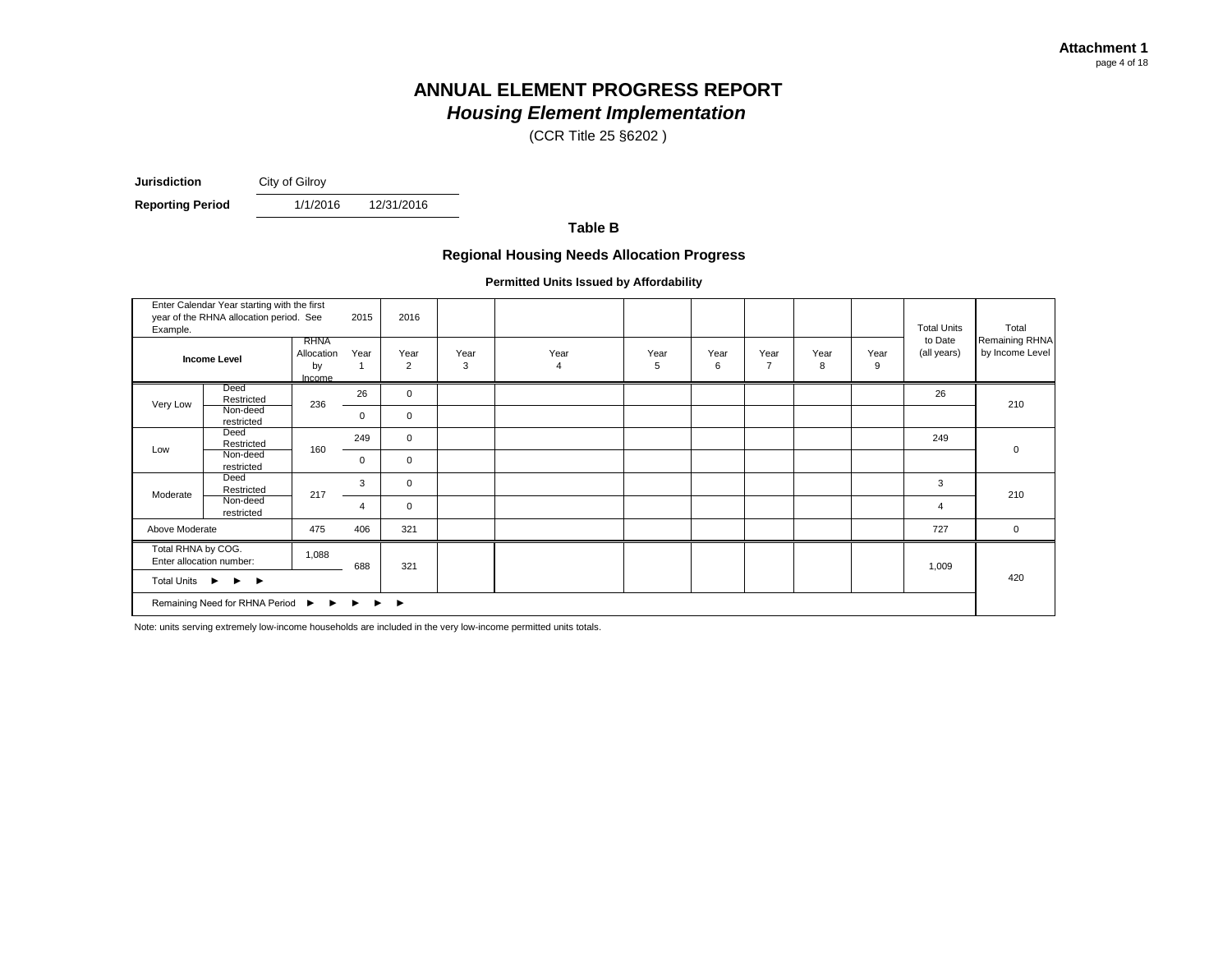(CCR Title 25 §6202 )

**Jurisdiction** City of Gilroy

**Reporting Period** 1/1/2016

12/31/2016

#### **Table C**

#### **Program Implementation Status**

| <b>Program Description</b><br>(By Housing Element Program<br>Names) | Housing Programs Progress Report - Government Code Section 65583.<br>Describe progress of all programs including local efforts to remove governmental constraints to the maintenance, improvement, and<br>development of housing as identified in the housing element.                                                                                                                                                                                                                                                                                                                    |                                                                               |                                                                                                                                                                                                                                                                                                                                                                                                                                                                                                                                                                                             |  |  |  |  |
|---------------------------------------------------------------------|-------------------------------------------------------------------------------------------------------------------------------------------------------------------------------------------------------------------------------------------------------------------------------------------------------------------------------------------------------------------------------------------------------------------------------------------------------------------------------------------------------------------------------------------------------------------------------------------|-------------------------------------------------------------------------------|---------------------------------------------------------------------------------------------------------------------------------------------------------------------------------------------------------------------------------------------------------------------------------------------------------------------------------------------------------------------------------------------------------------------------------------------------------------------------------------------------------------------------------------------------------------------------------------------|--|--|--|--|
| Name of Program                                                     | Objective                                                                                                                                                                                                                                                                                                                                                                                                                                                                                                                                                                                 | <b>Timeframe</b><br>in H.E.                                                   | <b>Status of Program Implementation</b>                                                                                                                                                                                                                                                                                                                                                                                                                                                                                                                                                     |  |  |  |  |
| <b>Publicize Residential Sites Inventory</b>                        | The City shall make the residential sites<br>inventory available to developers by publicizing<br>it on the City website and providing copies of the adoption;<br>sites to developers. The City shall update the list update<br>of sites annually, or as projects are approved on annually, or as<br>the sites.                                                                                                                                                                                                                                                                            | Within 6<br>months of<br>needed                                               | The Housing Element, which includes vacant and underutilized<br>residential sites, is on the City Web Site. The Residential Vacant<br>Land Inventory, completed November 2015 is available to the public<br>and is also on the City Web Site.                                                                                                                                                                                                                                                                                                                                               |  |  |  |  |
| <b>Residential Development Ordinance</b>                            | The City shall review and revise, as appropriate,<br>the Residential Development Ordinance to<br>ensure that it does not pose a constraint on the<br>maintenance, improvement and development of<br>housing; and provides capacity to meet the<br>City's RHNA need. Furthermore, the City will<br>encourage the development of housing that is<br>affordable to a variety of income groups through<br>the Residential Development Ordinance by<br>comparing its features with the Neighborhood<br>District Ordinance and making any changes to<br>ensure the two policies are compatible. | Following<br>adoption of the<br>New General<br>Plan (estimated<br>FY 2019/20) | The completion of the General Plan was suspended in April, 2016 to<br>await the outcome of an Urban Growth Boundary Initiative on the<br>November, 2016 ballot. In April, 2017, the City Council authorized<br>resumption of the General Plan process with anticipated completion<br>in Fall, 2019. On June 6, 2016 the RDO Interim Exemption was<br>extended for 18 months to provide housing allocations pending the<br>completion of the General Plan. Once the General Plan is<br>completed a review of the RDO Ordinance and the Neighborhood<br>District Ordinance will be completed. |  |  |  |  |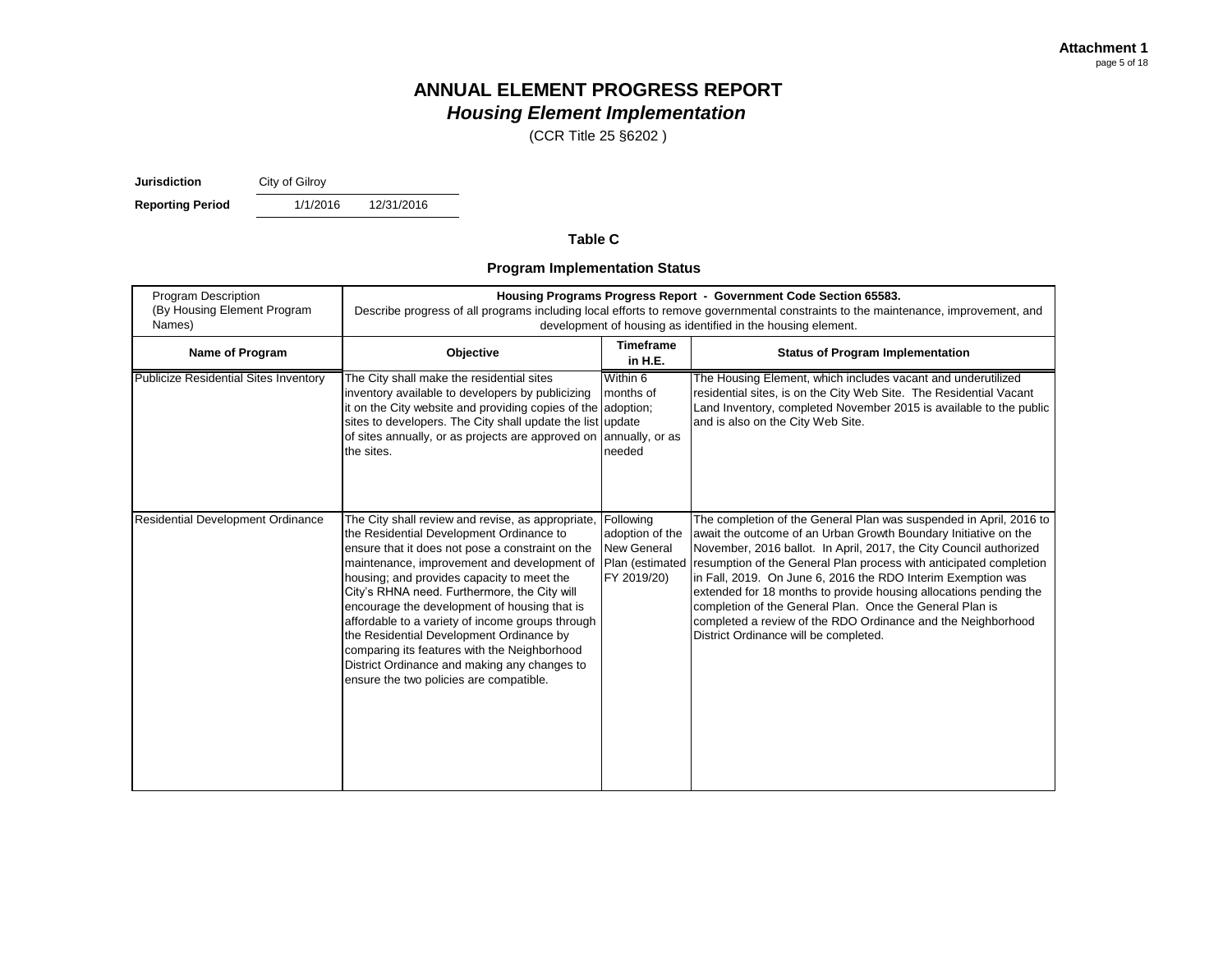| <b>Jurisdiction</b>                                    | City of Gilroy |                                                                                                                                                                                                                                                                                                                                                                                                                                                                                                                                                                                                                                                                              |                                                                            |                                                                                                                                                                                                                                                                                                                                                                                                                                                                                                                                                                                                           |
|--------------------------------------------------------|----------------|------------------------------------------------------------------------------------------------------------------------------------------------------------------------------------------------------------------------------------------------------------------------------------------------------------------------------------------------------------------------------------------------------------------------------------------------------------------------------------------------------------------------------------------------------------------------------------------------------------------------------------------------------------------------------|----------------------------------------------------------------------------|-----------------------------------------------------------------------------------------------------------------------------------------------------------------------------------------------------------------------------------------------------------------------------------------------------------------------------------------------------------------------------------------------------------------------------------------------------------------------------------------------------------------------------------------------------------------------------------------------------------|
| <b>Reporting Period</b>                                | 1/1/2016       | 12/31/2016                                                                                                                                                                                                                                                                                                                                                                                                                                                                                                                                                                                                                                                                   |                                                                            |                                                                                                                                                                                                                                                                                                                                                                                                                                                                                                                                                                                                           |
| Variety of Housing in Neighborhood<br><b>Districts</b> |                | The City shall review and revise, as appropriate,<br>the Neighborhood District Policy to ensure that it with the New<br>encourages the development of housing that is<br>affordable to a variety of income groups by<br>comparing its features with the Residential<br>Development Ordinance and making any<br>changes to ensure the two policies are<br>compatible and designed to reach the same<br>goals.                                                                                                                                                                                                                                                                 | In conjunction<br>General Plan<br>preparation<br>(estimated FY<br>2019/20) | The completion of the General Plan was suspended in April, 2016 to<br>await the outcome of an Urban Growth Boundary Initiative on the<br>November, 2016 ballot. In April, 2017, the City Council authorized<br>resumption of the General Plan process with anticipated completion<br>in Fall, 2019. The process will include reviewing land use<br>alternatives including the mix of housing types and densities in the<br>Neighborhood Districts. Once the General Plan is completed, the<br>Residential Development Ordinance (RDO) and the Neighborhood<br>District Ordinance be reviewed and updated. |
| Facilitate Infill Development                          |                | The City shall coordinate efforts with private and Biennially<br>non-profit developers, and other housing related<br>groups to encourage the construction of<br>residential development through a menu of<br>regulatory incentives (e.g., streamlined review<br>and other methods that will effectively<br>encourage infill development). The City shall<br>monitor infill development on a biannual basis to<br>ensure the effectiveness of programs to<br>encourage housing development. If, based on<br>its biannual review, the City finds that additional<br>programs are needed to facilitate infill<br>development, the City shall revise programs as<br>appropriate. | starting in 2016                                                           | A 78-unit multi-family residential infill project is undergoing Site and<br>Atchitectural review. Two affordable infill projects, one with 66 units<br>and one with 104-units are undergoing building permit review.                                                                                                                                                                                                                                                                                                                                                                                      |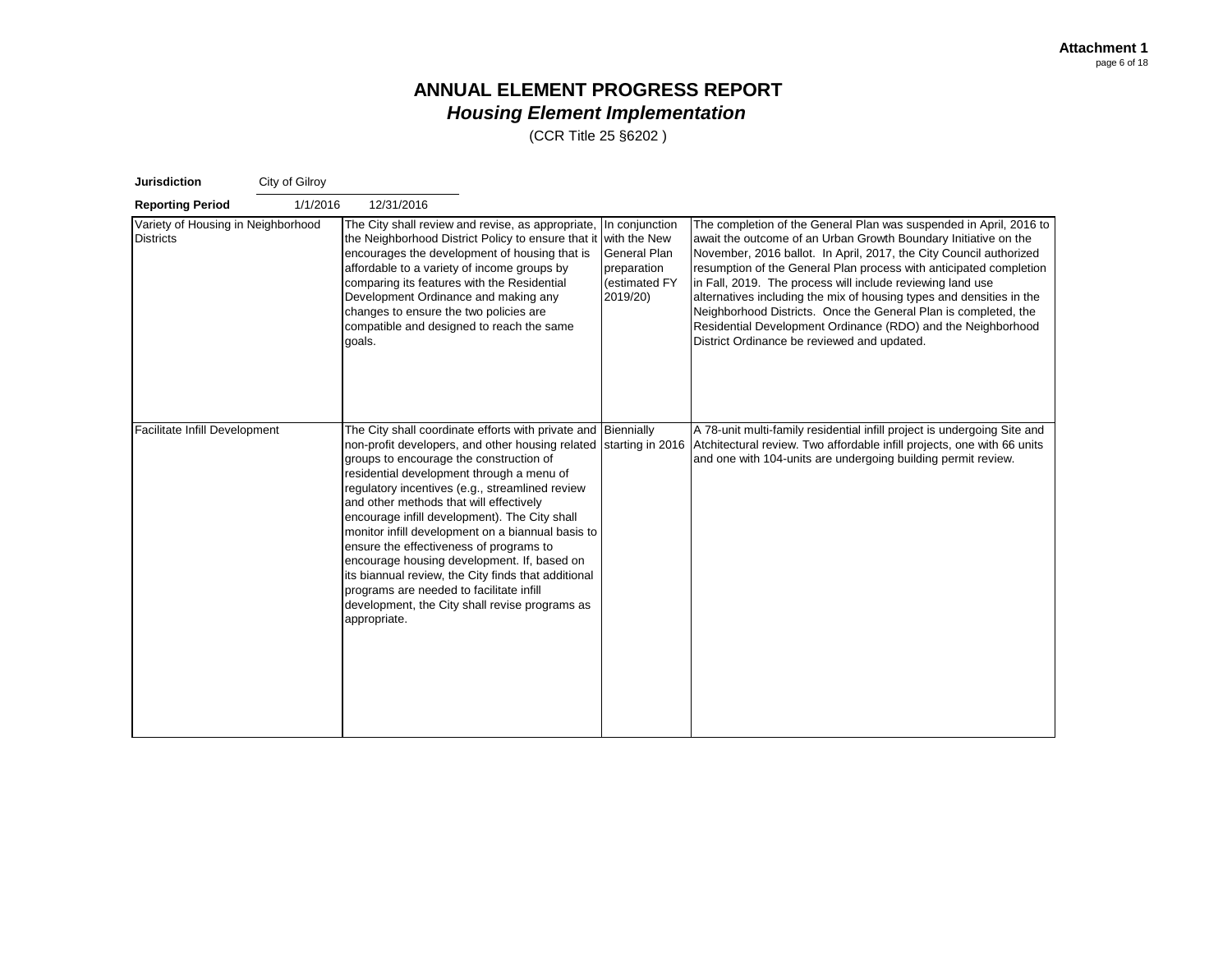| <b>Jurisdiction</b>                                                            | City of Gilroy |                                                                                                                                                                                                                       |                                                                                                                                                                                                                                                                                                           |                                                                                      |                                                                                                                                                                                                                                                                                                                                                                                                                                                                                                                                                                                                                                                                                                                                                                                                                                                                                                                                                                                                          |
|--------------------------------------------------------------------------------|----------------|-----------------------------------------------------------------------------------------------------------------------------------------------------------------------------------------------------------------------|-----------------------------------------------------------------------------------------------------------------------------------------------------------------------------------------------------------------------------------------------------------------------------------------------------------|--------------------------------------------------------------------------------------|----------------------------------------------------------------------------------------------------------------------------------------------------------------------------------------------------------------------------------------------------------------------------------------------------------------------------------------------------------------------------------------------------------------------------------------------------------------------------------------------------------------------------------------------------------------------------------------------------------------------------------------------------------------------------------------------------------------------------------------------------------------------------------------------------------------------------------------------------------------------------------------------------------------------------------------------------------------------------------------------------------|
| <b>Reporting Period</b>                                                        | 1/1/2016       | 12/31/2016                                                                                                                                                                                                            |                                                                                                                                                                                                                                                                                                           |                                                                                      |                                                                                                                                                                                                                                                                                                                                                                                                                                                                                                                                                                                                                                                                                                                                                                                                                                                                                                                                                                                                          |
| Monitor Permit Requirements,<br>Processing Procedures and Land Use<br>Controls |                | procedures do not constrain residential<br>requirements and procedures on a biannual<br>parties engaged in housing development<br>activities to identify concerns. If permitting<br>address constraints, as feasible. | To ensure permit requirements and processing<br>development, the City shall evaluate current<br>basis. The City shall consult builders and other<br>requirements are determined to be a constraint<br>to residential development, the City shall modify<br>permitting requirements and/or procedures to   | Starting in 2016<br>and implement<br>changes as<br>appropriate                       | The Community Development Department organization review was<br>completed in January, 2017. The study examined the organizational<br>structure, staffing and workload in the Community Development<br>Department and made 49 recommendations for improvements to the<br>development review process to make it more business-friendly and<br>efficient. An Implementation Action Plan was also prepared and is<br>being used to prioritize resources accordingly. The 2018-2019 Two-<br>year operating budget includes funding for some key projects,<br>including a new permitting automation system for the Community<br>Development Department. A new Minor Modification process has<br>been established to streamline development review for certain<br>minor requests, most of which can be completed "over the counter".<br>By providing the expedited process (often instead of the more formal<br>Architectural and Site Permit), applicants can appreciate significant<br>time and cost savings. |
| Zoning to Encourage and Facilitate<br>Single-Room Occupancy Units              |                | The City shall revise the Zoning Code to<br>units.                                                                                                                                                                    | establish explicit definitions for and regulatory<br>standards addressing single-room occupancy                                                                                                                                                                                                           | Following<br>adoption of the<br><b>New General</b><br>Plan (estimated<br>FY 2019/20) | Planning and the City Attorney are preparing revisions to the<br>Accessory Dwelling Unit provisions of the Zoning Ordinance to<br>comply with recent state legislation.                                                                                                                                                                                                                                                                                                                                                                                                                                                                                                                                                                                                                                                                                                                                                                                                                                  |
| <b>Study Micro-Units</b>                                                       |                | The City shall conduct a study of the<br>the provision of micro-units. Based on the<br>findings of the study, the City will make a                                                                                    | appropriateness of "micro-units" in Gilroy and<br>the existing barriers in the Zoning Ordinance to<br>determination of the appropriateness of micro-<br>units in Gilroy and, if determined appropriate,<br>identify methods for eliminating barriers, and<br>establish appropriate development standards. | FY 2017/18                                                                           | Planning staff have begun review of how micro-units or "tiny homes"<br>may be addressed in the Zoning Ordinance. The Micro-Unit study<br>will begin 3rd quarter of FY 2017/18                                                                                                                                                                                                                                                                                                                                                                                                                                                                                                                                                                                                                                                                                                                                                                                                                            |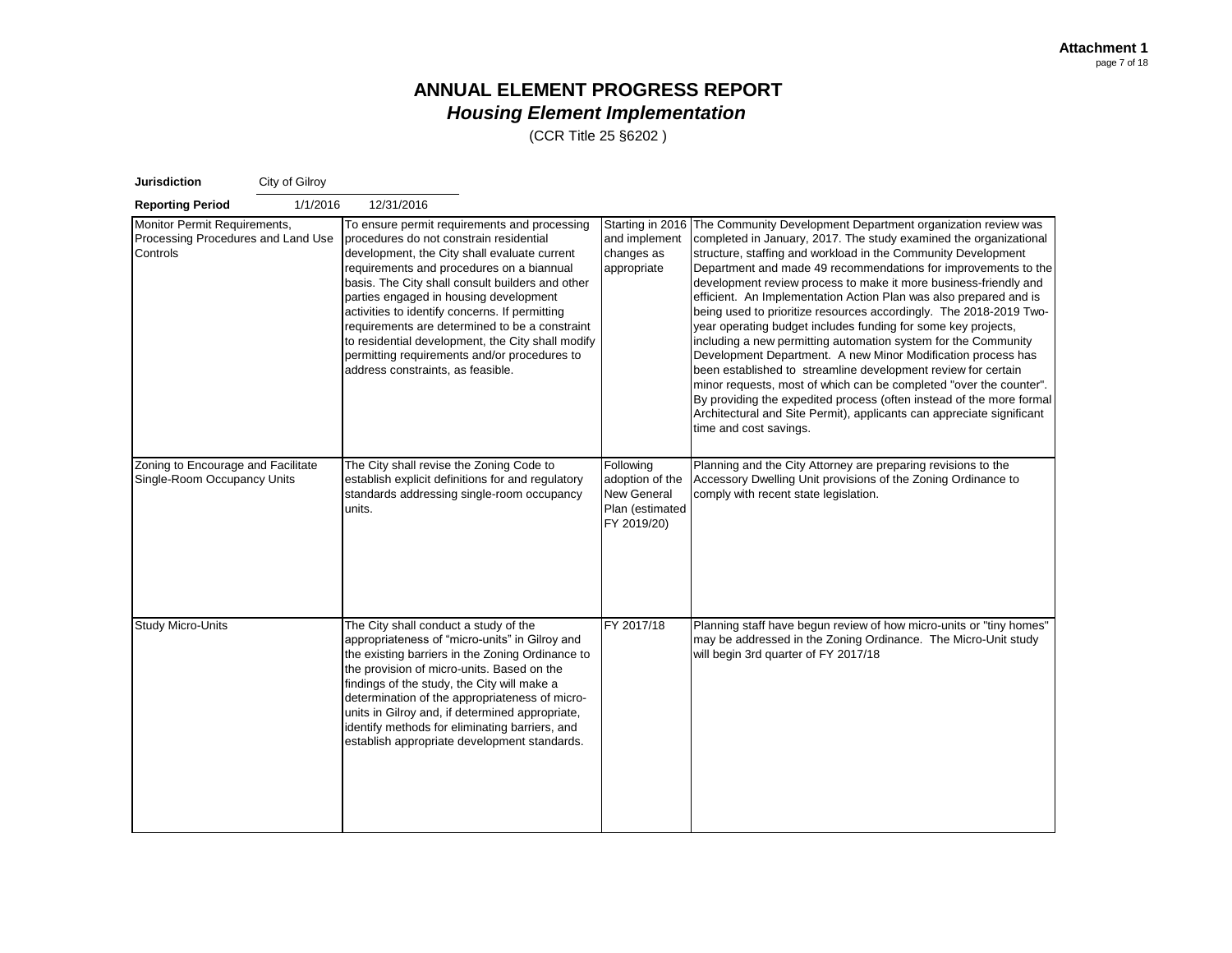| <b>Jurisdiction</b>     | City of Gilroy |                                                                                                                                                                                                                                                                                                                                                                                                                                                                               |                                                                                                                                                                                                                                                                                                                                                                                                                                                                                                                                                                                                                                                  |                                                                                                                                                                                                                                                                  |                                                                                                                                                                                                                                                                                                                                                                                                                                                                                                                                                                                                                                                                                                                                                       |
|-------------------------|----------------|-------------------------------------------------------------------------------------------------------------------------------------------------------------------------------------------------------------------------------------------------------------------------------------------------------------------------------------------------------------------------------------------------------------------------------------------------------------------------------|--------------------------------------------------------------------------------------------------------------------------------------------------------------------------------------------------------------------------------------------------------------------------------------------------------------------------------------------------------------------------------------------------------------------------------------------------------------------------------------------------------------------------------------------------------------------------------------------------------------------------------------------------|------------------------------------------------------------------------------------------------------------------------------------------------------------------------------------------------------------------------------------------------------------------|-------------------------------------------------------------------------------------------------------------------------------------------------------------------------------------------------------------------------------------------------------------------------------------------------------------------------------------------------------------------------------------------------------------------------------------------------------------------------------------------------------------------------------------------------------------------------------------------------------------------------------------------------------------------------------------------------------------------------------------------------------|
| <b>Reporting Period</b> | 1/1/2016       | 12/31/2016                                                                                                                                                                                                                                                                                                                                                                                                                                                                    |                                                                                                                                                                                                                                                                                                                                                                                                                                                                                                                                                                                                                                                  |                                                                                                                                                                                                                                                                  |                                                                                                                                                                                                                                                                                                                                                                                                                                                                                                                                                                                                                                                                                                                                                       |
|                         |                | Develop Affordable Housing Incentives The City shall review and revise, current<br>Downtown Gilroy Specific Plan area and<br>Neighborhood District. The City shall also<br>City shall continue to monitor development<br>basis to ensure the implementation of the<br>Specific Plan's policy on encouraging the<br>density residential uses. The City shall<br>uses to non-residential uses are not being<br>City shall investigate additional incentives,<br>as appropriate. | incentives and regulatory concessions available incentives<br>to developers for the development of affordable<br>housing throughout the city, especially within the Housing<br>provide technical assistance, as feasible. The<br>within the City's Downtown area on a biannual<br>development of a mix of retail, office and higher<br>encourage the development of uses within the<br>area to closely follow the recommended land<br>use assumptions contained in the Specific Plan.<br>If the City finds that the proportion of residential<br>developed as assumed in the Specific Plan, the<br>concessions or assistance and revise programs | Review<br>within 1-year of<br>Element<br>adoption;<br>revise, as<br>appropriate;<br>Monitor<br>incentives and<br>regulatory<br>concession<br>biennially,<br>starting in 2016;<br>Ongoing<br>monitoring of<br>development<br>within<br>Downtown<br>Specific Plan. | The City will continue to evaluate incentives. One change that was<br>implemented was a change to the Residential Development<br>Ordinance Affordable Housing Exemption Procedure (Procedure).<br>Originally it required the cost of affordable rental units be equivalent<br>to the California Tax Credit Allocation Committee (CTCAC) 50%<br>income level rental rates for Santa Clara County. To promote further<br>use of tax credit financing, the City changed the Procedure to allow<br>those rents at either 50% and/or 60% income levels. As a result, two<br>affordable multi-family housing projects providing 366 dwelling units<br>effectiveness of have been approved and are under construction in the Downtown<br>Specific Plan area. |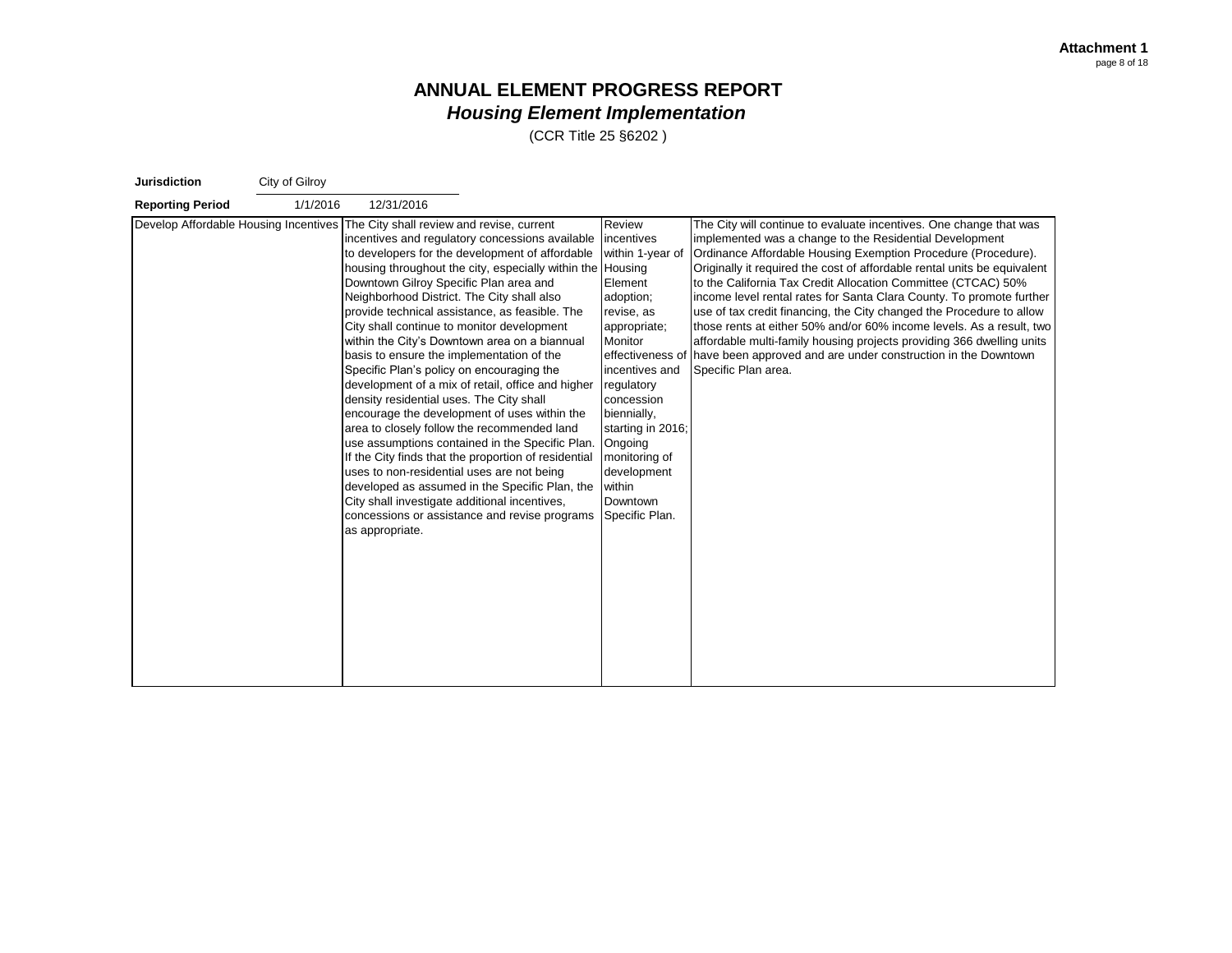| <b>Jurisdiction</b>                                 | City of Gilroy |                                                                                                                                                                                                                                                                                                                                                                                                                                                                                                                                                                                                                                                                                                         |                                                                                  |                                                                                                                                                                                                                                                                                                                                                                                                                                                                                                                                                                    |
|-----------------------------------------------------|----------------|---------------------------------------------------------------------------------------------------------------------------------------------------------------------------------------------------------------------------------------------------------------------------------------------------------------------------------------------------------------------------------------------------------------------------------------------------------------------------------------------------------------------------------------------------------------------------------------------------------------------------------------------------------------------------------------------------------|----------------------------------------------------------------------------------|--------------------------------------------------------------------------------------------------------------------------------------------------------------------------------------------------------------------------------------------------------------------------------------------------------------------------------------------------------------------------------------------------------------------------------------------------------------------------------------------------------------------------------------------------------------------|
| <b>Reporting Period</b>                             | 1/1/2016       | 12/31/2016                                                                                                                                                                                                                                                                                                                                                                                                                                                                                                                                                                                                                                                                                              |                                                                                  |                                                                                                                                                                                                                                                                                                                                                                                                                                                                                                                                                                    |
|                                                     |                | Pursue Funding for Affordable Housing The City shall pursue funding from State,<br>Federal, and regional sources and support<br>applications for funding to help increase the<br>supply of affordable housing. Funding programs<br>may include but are not limited to:<br>One Bay Area Grants awarded by the<br>Association of Bay Area Governments;<br>• HCD Local Housing Trust Fund Program;<br>• HUD Section 811 funding for supportive<br>housing for extremely low-income residents;<br>• The state Infill Infrastructure Grant program,<br>sponsored by the Department of Housing and<br>Community Development (HCD); and<br>• The State Multifamily Housing Program (MHP),<br>sponsored by HCD. | At least<br>biennially, or as<br>funding<br>opportunities<br>become<br>available | The City will evaluate funding opportunities as they arise and apply<br>as appropriate. It will also facilitate public hearings on behalf of<br>private developers who wish to seek tax credit financing for an<br>affordable housing project.                                                                                                                                                                                                                                                                                                                     |
| <b>Community Development Block Grant</b><br>Program |                | The City shall continue to administer the<br>Community Development Block Grant (CDBG)<br>Program for all eligible activities, including<br>acquisition, rehabilitation, home buyer<br>assistance, economic development, homeless<br>assistance, public services, and public<br>improvements. The City shall continue to inform<br>non-profit organizations of funding availability<br>through the City's website and informational<br>packets at City Hall.                                                                                                                                                                                                                                             | Annually                                                                         | The city continues to administer the CDBG program and funds<br>eligible activities as funding allows. One such activity is a housing<br>rehabilitation program that helps low income individuals with<br>accessibility improvements. The city has provided a grant to<br>Rebuilding Together Silicon Valley to operate and expand the Home<br>Repair, Rehabilitation and Modification program in Gilroy. This<br>program will provide a wide range of home repair, accessibility,<br>mobility and limited rehabilitation improvements for low income<br>residents. |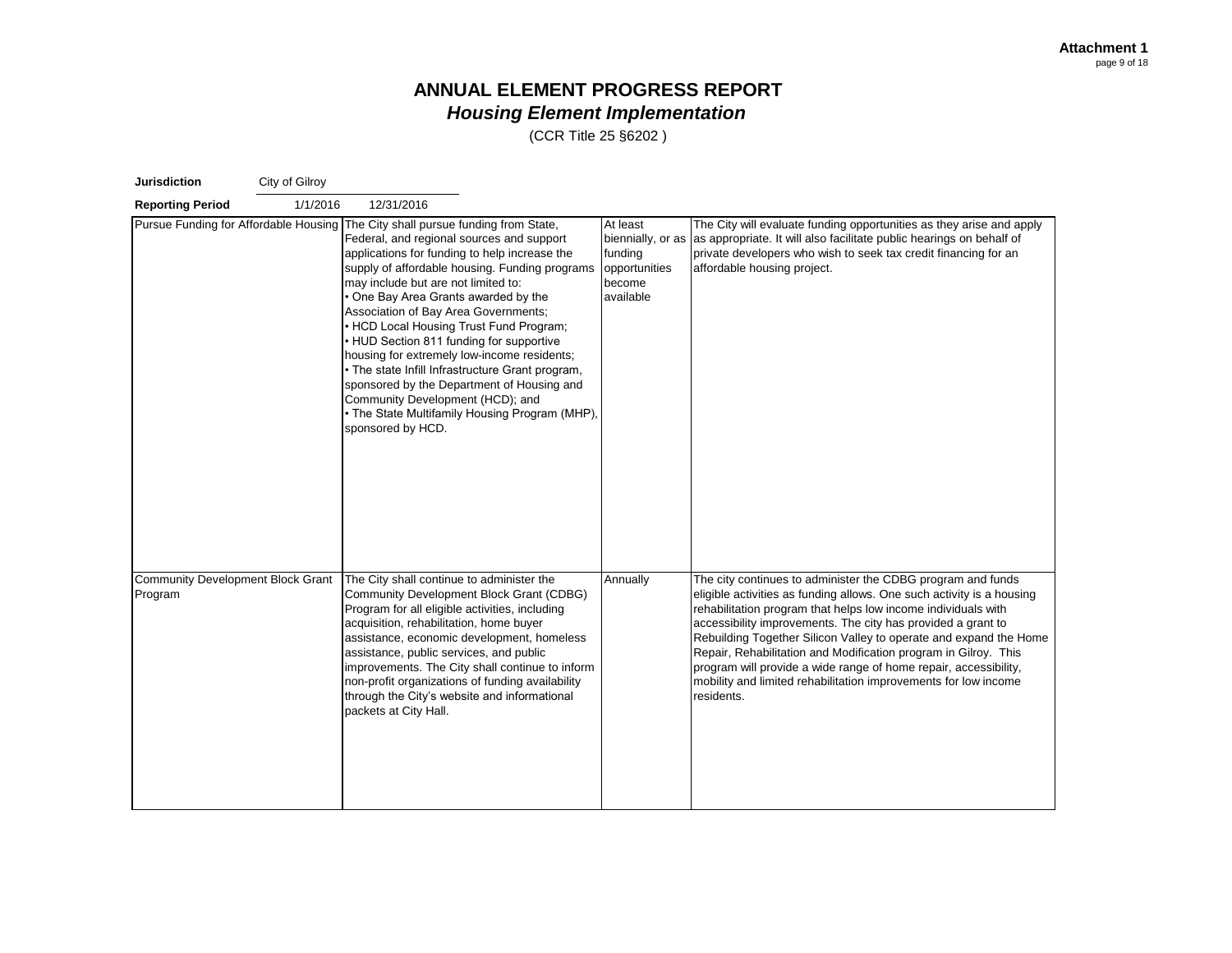| <b>Jurisdiction</b>                        | City of Gilroy |                                                                                                                                                                                                                                                                                                                                                                  |                                                                                                                                                 |                                                                |                                                                                                                                                                                                                                                                          |
|--------------------------------------------|----------------|------------------------------------------------------------------------------------------------------------------------------------------------------------------------------------------------------------------------------------------------------------------------------------------------------------------------------------------------------------------|-------------------------------------------------------------------------------------------------------------------------------------------------|----------------------------------------------------------------|--------------------------------------------------------------------------------------------------------------------------------------------------------------------------------------------------------------------------------------------------------------------------|
| <b>Reporting Period</b>                    | 1/1/2016       | 12/31/2016                                                                                                                                                                                                                                                                                                                                                       |                                                                                                                                                 |                                                                |                                                                                                                                                                                                                                                                          |
| <b>Housing Trust Fund</b>                  |                | Housing Trust Fund (HTF) for all eligible<br>activities, including new construction,<br>acquisition, rehabilitation, home buyer<br>assistance, homeless assistance, public<br>affordable housing. The City shall continue to<br>inform non-profit organizations of funding<br>availability through the City's website and<br>informational packets at City Hall. | The City shall continue to administer the City's<br>services related to housing, and preservation of                                            | Annually                                                       | The city continues to administer the HTF program and funds housing<br>related activities as funding allows. These activities include fair<br>housing services, tenant landlord counseling services and homeless<br>prevention services.                                  |
| Funding Sources to Assist<br>Homeownership |                | The City shall pursue potential sources of<br>additional funding for homeownership<br>assistance, including the availability of State<br>through the compilation of resources for down<br>and other means of acquiring a home.                                                                                                                                   | HCD, CalHFA funds, HOME, and County funds.<br>The City shall improve public outreach activities<br>payment assistance, silent second mortgages, | of additional<br>for<br>homeownership<br>assistance.           | Ongoing review The City has published the availability of Mortgage Credit<br>Certificates on its website. It will do the same when other funding<br>funding sources opportunities are available.                                                                         |
| Section 8 Referrals                        |                | The City shall continue to provide Section 8<br>referral services and information to City<br>residents. The City shall make information on<br>City website.                                                                                                                                                                                                      | the Section 8 voucher program available on the                                                                                                  | by January<br>2016; provide<br>referral on an<br>ongoing basis | Post on website The city has posted on its website a link to the Housing Authority of<br>Santa Clara County website. Here individuals can learn more about<br>Section 8 eligibility and determine if the current waiting list is<br>accepting any additional households. |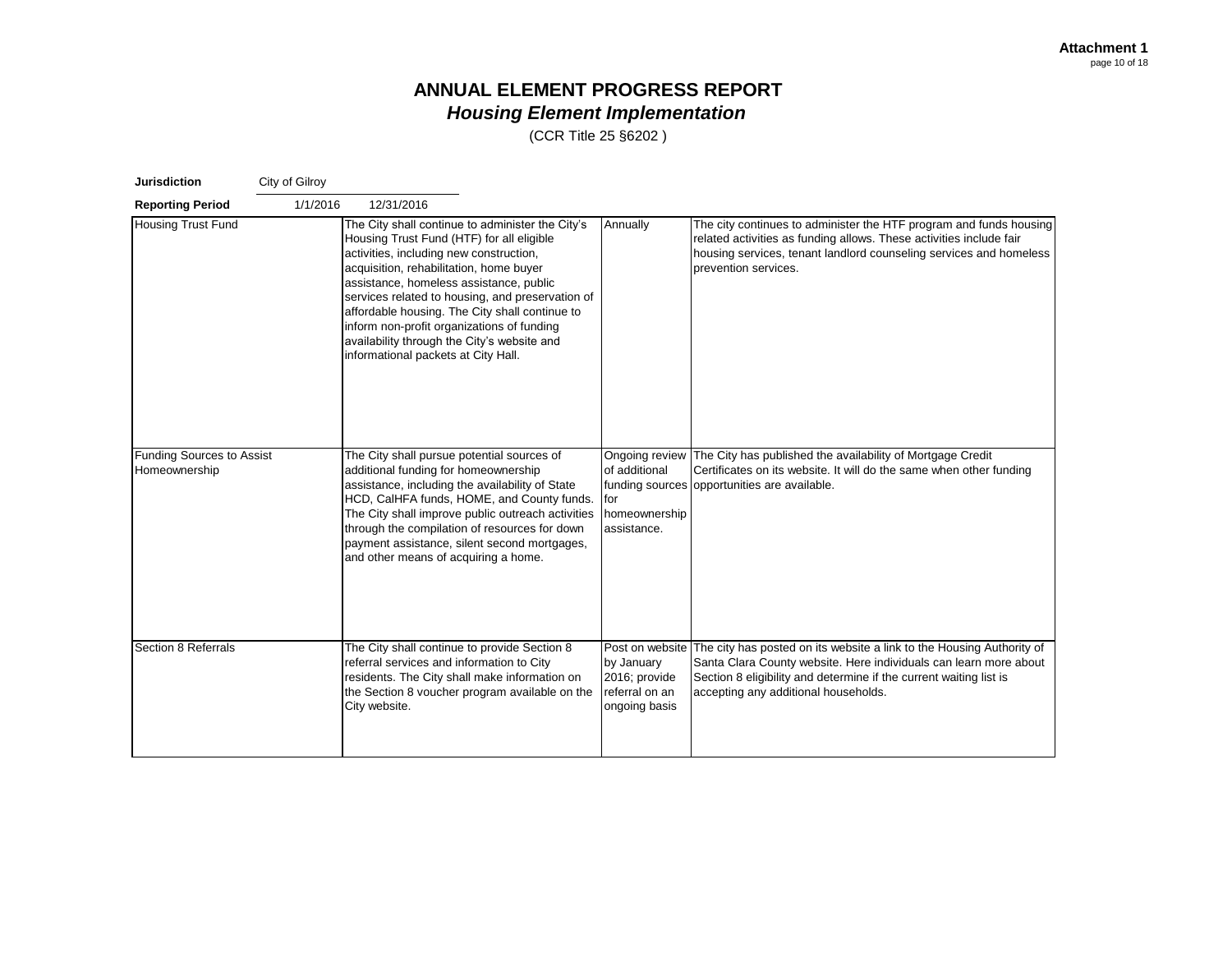| <b>Jurisdiction</b>                                           | City of Gilroy |                                                                                                                                                                                                                                                                                                                                                                              |                                                                                                                                                                                                                                                           |                                                                                                                                           |                                                                                                                                                                                                                                                                                                                                                                                                                                                                    |
|---------------------------------------------------------------|----------------|------------------------------------------------------------------------------------------------------------------------------------------------------------------------------------------------------------------------------------------------------------------------------------------------------------------------------------------------------------------------------|-----------------------------------------------------------------------------------------------------------------------------------------------------------------------------------------------------------------------------------------------------------|-------------------------------------------------------------------------------------------------------------------------------------------|--------------------------------------------------------------------------------------------------------------------------------------------------------------------------------------------------------------------------------------------------------------------------------------------------------------------------------------------------------------------------------------------------------------------------------------------------------------------|
| <b>Reporting Period</b>                                       | 1/1/2016       | 12/31/2016                                                                                                                                                                                                                                                                                                                                                                   |                                                                                                                                                                                                                                                           |                                                                                                                                           |                                                                                                                                                                                                                                                                                                                                                                                                                                                                    |
| Development of Housing for Extremely<br>Low-Income Households |                | The City shall review and incorporate<br>appropriate regulatory incentives, financial<br>and support the development of housing for<br>affordable housing projects through various<br>strategies and programs that may include:<br>assistance with entitlement processing; and<br>concessions and incentives for projects that<br>provide housing for lower income families. | incentives, and other policies that encourage the Code<br>development of housing units for extremely low-<br>income households. The City shall encourage<br>extremely low-income households within future<br>modifying development standards and granting | Review and<br>amend Zoning<br>(estimated FY<br>2019/20), as<br>appropriate,<br>following<br>adoption of the<br><b>New General</b><br>Plan | A comprehensive update of the Zoning Ordinance is underway and<br>will be completed shortly after completion of the General Plan.                                                                                                                                                                                                                                                                                                                                  |
| Water and Sewer Service Priority                              |                | The City shall review and update every five<br>years, as necessary, the Water and Sewer<br>Service Priority Policy to ensure future                                                                                                                                                                                                                                          | affordable projects will receive service priority.                                                                                                                                                                                                        | years, starting<br>December 2015                                                                                                          | Review every 5 Not due this year                                                                                                                                                                                                                                                                                                                                                                                                                                   |
| <b>Housing Rehabilitation</b>                                 |                | To enhance the quality of existing<br>neighborhoods, the City shall continue to<br>implement the City's Housing Rehabilitation<br>Program. The City will continue using<br>funds to assist in the improvement of<br>substandard housing.                                                                                                                                     | Community Development Block Grant (CDBG)                                                                                                                                                                                                                  | Ongoing                                                                                                                                   | The city currently funds a housing rehabilitation program that<br>provides accessibility improvements to very low income households.<br>The city has provided a grant to Rebuilding Together Silicon Valley<br>to operate and expand the Home Repair, Rehabilitation and<br>Modification program in Gilroy. This program will provide a wide<br>range of home repair, accessibility, mobility and limited rehabilitation<br>improvements for low income residents. |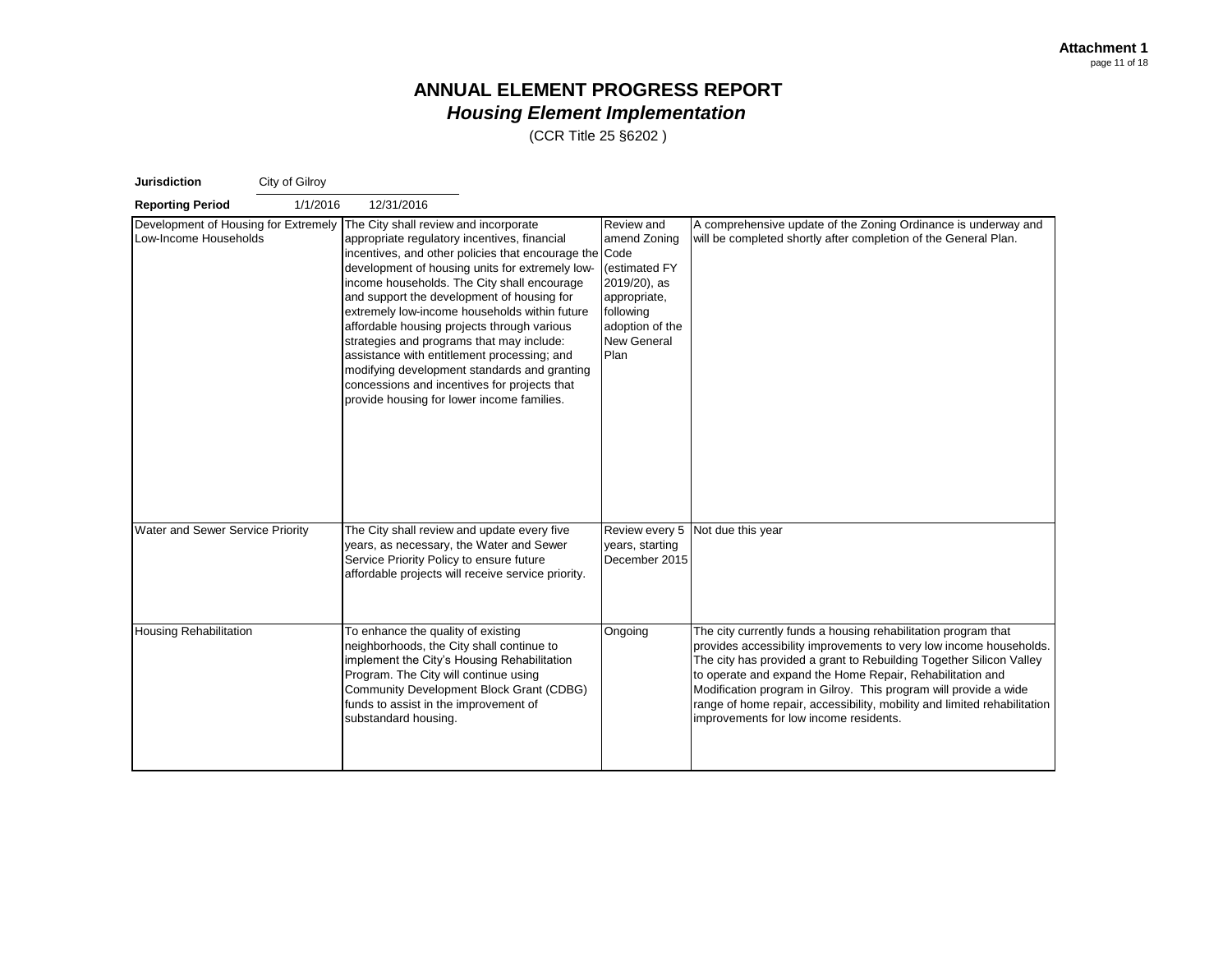| <b>Jurisdiction</b>                                                | City of Gilroy |                                                                                                                                                                                                                                                                                                                                                                                                                                                                                                                                                                                           |         |                                                                                                                                                                                                                                                                                                                                                                                                                                                                                                                                                     |
|--------------------------------------------------------------------|----------------|-------------------------------------------------------------------------------------------------------------------------------------------------------------------------------------------------------------------------------------------------------------------------------------------------------------------------------------------------------------------------------------------------------------------------------------------------------------------------------------------------------------------------------------------------------------------------------------------|---------|-----------------------------------------------------------------------------------------------------------------------------------------------------------------------------------------------------------------------------------------------------------------------------------------------------------------------------------------------------------------------------------------------------------------------------------------------------------------------------------------------------------------------------------------------------|
| <b>Reporting Period</b>                                            | 1/1/2016       | 12/31/2016                                                                                                                                                                                                                                                                                                                                                                                                                                                                                                                                                                                |         |                                                                                                                                                                                                                                                                                                                                                                                                                                                                                                                                                     |
| Code Enforcement Program                                           |                | To ensure continued maintenance of housing<br>quality, condition, and use, the City shall<br>continue to enforce building codes to address<br>existing exterior and interior code violations.<br>Within current staffing limits, the City shall<br>contact owners of units identified as<br>substandard, offering inspection services and<br>providing information on the City's Rehabilitation<br>Loan Program and landlord/tenant information<br>and mediation services.                                                                                                                | Ongoing | The city continues to utilize CDBG funding to fund housing code<br>enforcement services within the HUD approved Neighborhood<br>Revitalization Strategy Area.                                                                                                                                                                                                                                                                                                                                                                                       |
| Monitoring of Units At-Risk of<br><b>Converting to Market Rate</b> |                | The City shall provide for regular monitoring of<br>deed-restricted units that have the potential of<br>converting to market rate. In order to proactively<br>address units at-risk of conversion, the City shall<br>develop a program to partner with non-profit<br>housing providers and develop a preservation<br>strategy. This strategy will at least include<br>biennial contact with property owners of<br>affordable units, identification of funds to<br>purchase and preserve affordable units, noticing<br>of tenants and technical assistance with<br>applications for funds. | Ongoing | To date, no multi-family affordable housing units have converted to<br>market rate or are at-risk of conversion. Many of the complexes<br>have undergone significant rehabilitation to update and prolong the<br>longevity of the units. The city has contracted with HouseKeys to<br>serve as Program Administrator of the city's BMR home ownership<br>and rental property program. HouseKeys will continue to evaluate<br>the city's current multi-family affordable housing stock to determine if<br>any development are at-risk of conversion. |
| Resale Control on Owner-Occupied<br><b>Below Market Rate Units</b> |                | The City shall continue to implement resale<br>controls on owner-occupied Below Market Rate<br>(BMR) units to ensure that affordable units<br>provided through public assistance or public<br>action are retained for 30 years or more as<br>affordable housing stock.                                                                                                                                                                                                                                                                                                                    | Ongoing | The city has contracted with HouseKeys to serve as Program<br>Administrator of the city's BMR home ownership and rental property<br>program.                                                                                                                                                                                                                                                                                                                                                                                                        |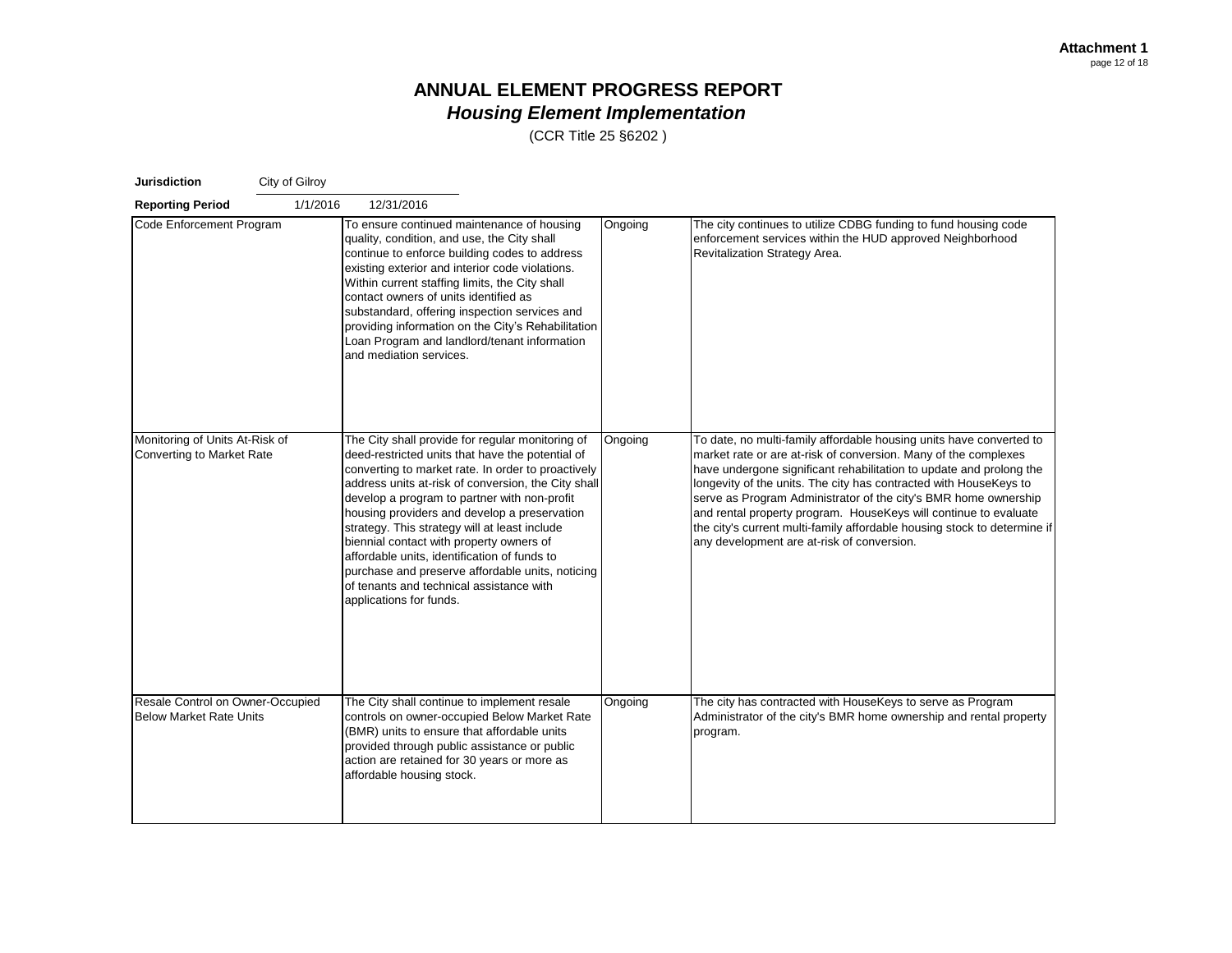| <b>Jurisdiction</b>                                               | City of Gilroy |                                                                                                                                                                                                                                                                                                                                                                                                                                            |                                                                                                                                                                                                                                    |                                                                                                             |                                                                                                                                                                                                                                                                                                         |
|-------------------------------------------------------------------|----------------|--------------------------------------------------------------------------------------------------------------------------------------------------------------------------------------------------------------------------------------------------------------------------------------------------------------------------------------------------------------------------------------------------------------------------------------------|------------------------------------------------------------------------------------------------------------------------------------------------------------------------------------------------------------------------------------|-------------------------------------------------------------------------------------------------------------|---------------------------------------------------------------------------------------------------------------------------------------------------------------------------------------------------------------------------------------------------------------------------------------------------------|
| <b>Reporting Period</b>                                           | 1/1/2016       | 12/31/2016                                                                                                                                                                                                                                                                                                                                                                                                                                 |                                                                                                                                                                                                                                    |                                                                                                             |                                                                                                                                                                                                                                                                                                         |
| Rent and Income Restrictions on<br>Rental Below-Market Rate Units |                | The City shall continue to implement rent and<br>(BMR) units to ensure that affordable units<br>provided through public assistance or public<br>action are retained for 30 years or more as<br>affordable housing stock.                                                                                                                                                                                                                   | income restrictions on rental Below Market Rate                                                                                                                                                                                    | Ongoing                                                                                                     | Rent and resale restrictions are implemented through the City's<br>Affordable Housing Policy.                                                                                                                                                                                                           |
| Housing for Large Families                                        |                | The City shall review and revise the Zoning<br>regulatory incentives, and other policies that<br>encourage the development of rental housing<br>units with three or more bedrooms to<br>City shall encourage and support the<br>various strategies and programs that may<br>include: assistance with site identification and<br>entitlement processing; and modifying<br>development standards and granting<br>concessions and incentives. | Code, as appropriate, to incorporate appropriate amend Zoning<br>accommodate the needs of large families. The<br>development of rental housing for large families<br>within future affordable housing projects through New General | Review and<br>Code<br>(estimated FY<br>2019/20), as<br>appropriate,<br>following<br>adoption of the<br>Plan | A comprehensive update of the Zoning Ordinance is underway and<br>will be completed shortly after completion of the General Plan. The<br>Alexander Station affordable housing project, under construction,<br>includes 103 three-bedroom and 32 four-bedroom units that will<br>support large families. |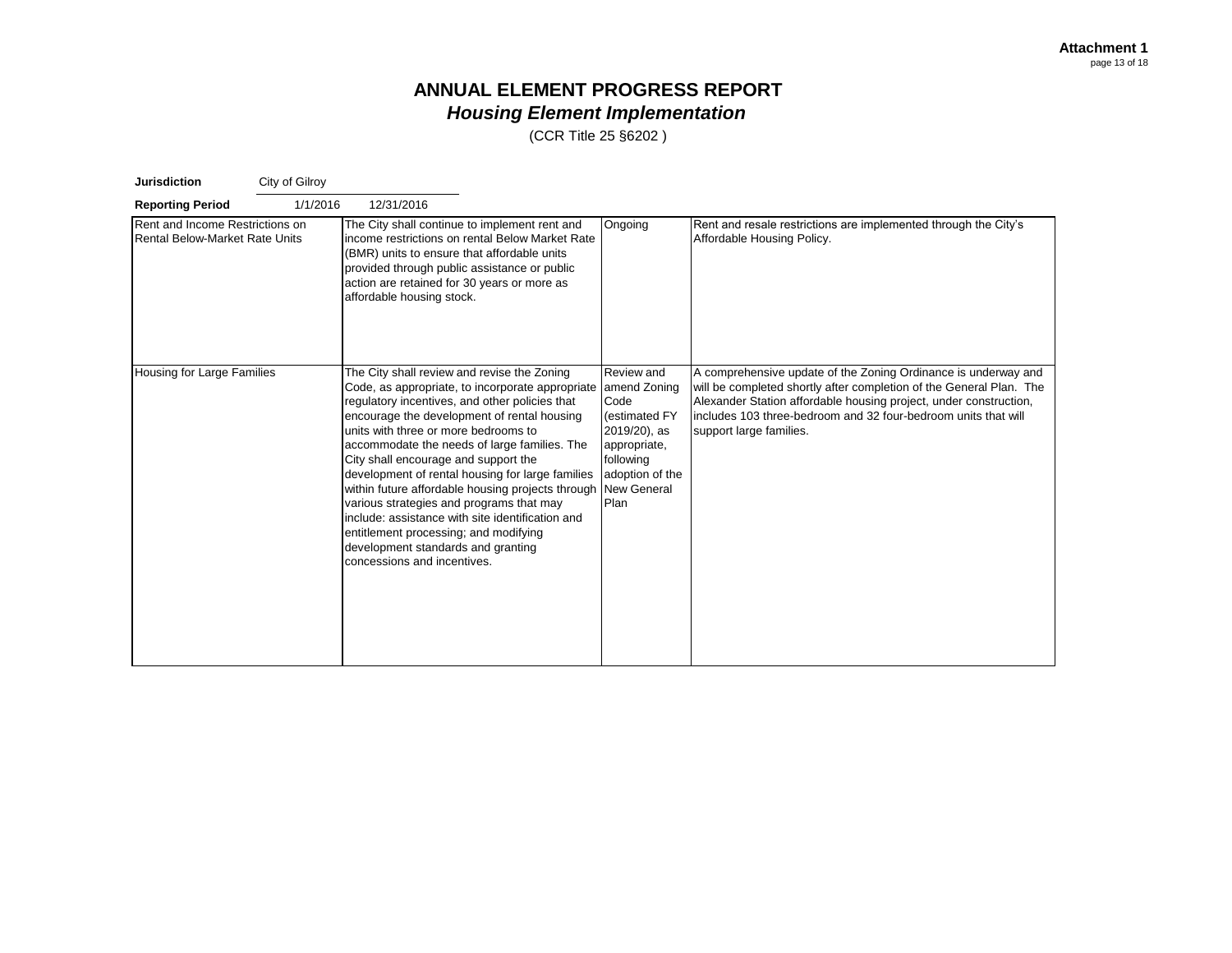| <b>Jurisdiction</b>                                        | City of Gilroy |                                                                                                                                                                                                                                                                                                                                                                                                                                                                                                                                                                    |                                                                                                                                                                                          |                                                                                                                                                                                                                                                             |
|------------------------------------------------------------|----------------|--------------------------------------------------------------------------------------------------------------------------------------------------------------------------------------------------------------------------------------------------------------------------------------------------------------------------------------------------------------------------------------------------------------------------------------------------------------------------------------------------------------------------------------------------------------------|------------------------------------------------------------------------------------------------------------------------------------------------------------------------------------------|-------------------------------------------------------------------------------------------------------------------------------------------------------------------------------------------------------------------------------------------------------------|
| <b>Reporting Period</b>                                    | 1/1/2016       | 12/31/2016                                                                                                                                                                                                                                                                                                                                                                                                                                                                                                                                                         |                                                                                                                                                                                          |                                                                                                                                                                                                                                                             |
| Development of Housing for Seniors                         |                | The City shall consider areas for new senior<br>housing development, including residential care<br>facilities, that are convenient to public transit<br>and within walking distance to shopping and<br>restaurants, and incorporate appropriate<br>regulatory incentives, financial incentives, and<br>other policies that encourage the development<br>of housing for seniors. The City shall continue to<br>accept Senior only and Affordable Senior<br>Housing projects through the RDO Exemption<br>program to encourage the development of these<br>projects. | Review and<br>amend Zoning<br>Code<br>(estimated FY<br>2019/20), as<br>appropriate,<br>following<br>adoption of the<br>New General<br>Plan                                               | A comprehensive update of the Zoning Ordinance is underway and<br>will be completed shortly after completion of the General Plan. In<br>December, 2015, the 72-unit Monterey Gateway affordable senior<br>housing project was approved by the City Council. |
| Reduced Parking Standards for Senior<br>Housing            |                | The City shall conduct a study to determine if<br>reduced parking standards for senior housing is<br>appropriate in Gilroy. Based on the findings of<br>the study, the City may revise the Zoning Code,<br>as necessary, to reduce parking standards for<br>senior housing.                                                                                                                                                                                                                                                                                        | Conduct study<br>and review<br>Zoning Code<br>(estimated FY<br>2019/20) (as<br>appropriate)<br>following<br>adoption of the<br>New General<br>Plan                                       | A comprehensive update of the Zoning Ordinance is underway and<br>will be completed shortly after completion of the General Plan.                                                                                                                           |
| Development and Conservation of<br>Housing for Farmworkers |                | The City shall continue to partner with the<br>Housing Authority of Santa Clara County and<br>various non-profit organizations to explore and<br>implement ways of providing affordable<br>farmworker housing. The City shall assist with<br>requests by developers for State and Federal<br>funding for development of multi-family housing<br>within city limits.                                                                                                                                                                                                | Outreach to<br>Santa Clara<br>Housing<br>Authority and<br>non-profit<br>organizations<br>biennially<br>starting in 2016,<br>and identify and<br>pursue<br>development,<br>as appropriate | No action was taken on this item during this calendar year                                                                                                                                                                                                  |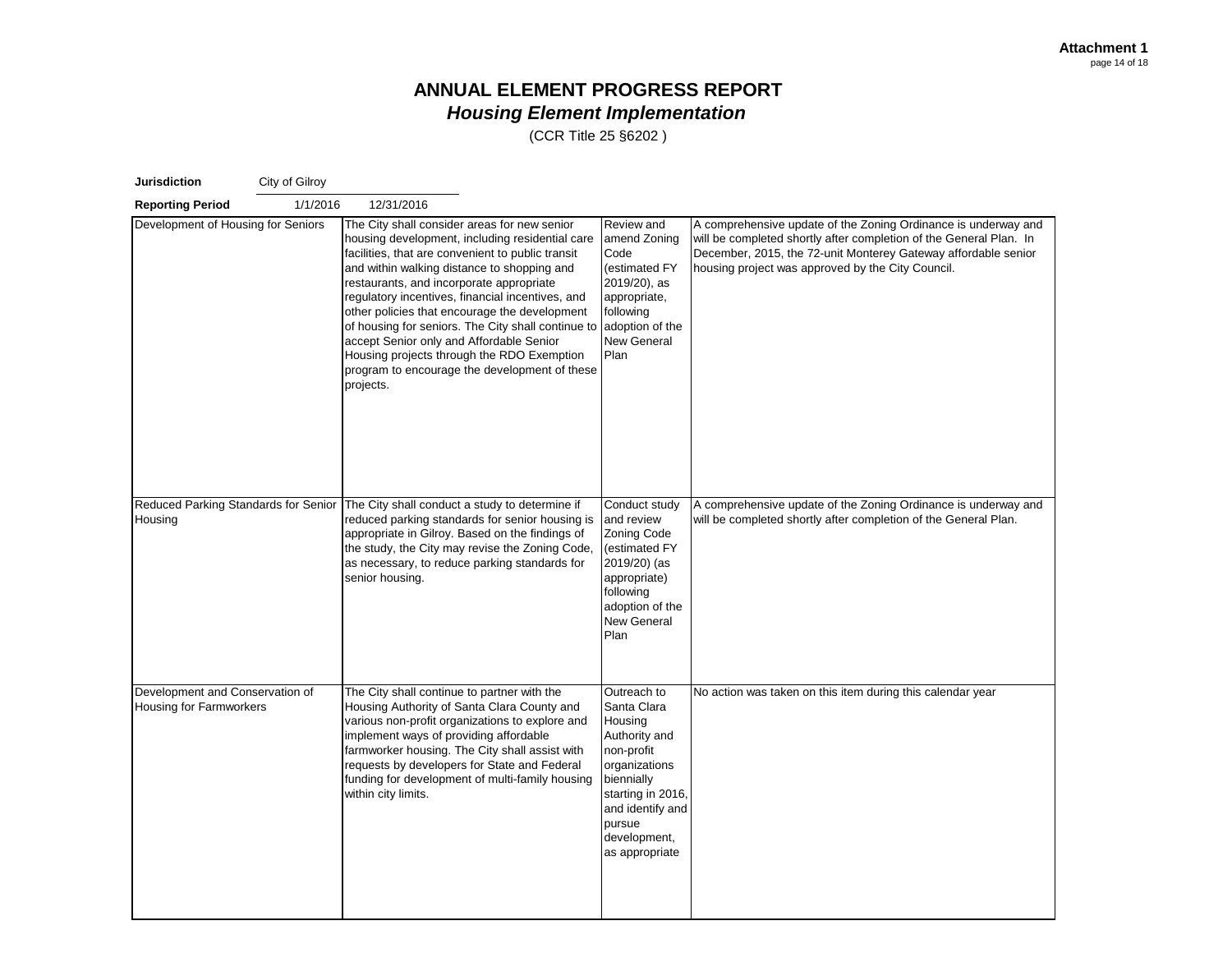| <b>Jurisdiction</b>                                                      | City of Gilroy |                                                                                                                                                                                                                                                                                                                                                                      |                                                                                                                               |                                                                                                                                                                                                                                                                                                                                                                          |
|--------------------------------------------------------------------------|----------------|----------------------------------------------------------------------------------------------------------------------------------------------------------------------------------------------------------------------------------------------------------------------------------------------------------------------------------------------------------------------|-------------------------------------------------------------------------------------------------------------------------------|--------------------------------------------------------------------------------------------------------------------------------------------------------------------------------------------------------------------------------------------------------------------------------------------------------------------------------------------------------------------------|
| <b>Reporting Period</b>                                                  | 1/1/2016       | 12/31/2016                                                                                                                                                                                                                                                                                                                                                           |                                                                                                                               |                                                                                                                                                                                                                                                                                                                                                                          |
| Consistency with the Employee<br>Housing Act                             |                | The City shall update the Zoning Code to be<br>consistent with the Employee Housing Act<br>(Health and Safety Code 17021), which<br>generally requires employee housing to be<br>permitted by-right, without a CUP, in single-<br>family zones for less than six persons, and in all<br>zones that allow agricultural uses with no more<br>than 12 units or 36 beds. | Review and<br>amend Zoning<br>Code<br>(estimated FY<br>2019/20)<br>following<br>adoption of the<br><b>New General</b><br>Plan | A comprehensive update of the Zoning Ordinance is underway and<br>will be completed shortly after completion of the General Plan.                                                                                                                                                                                                                                        |
| <b>Support Homeless Service Providers</b>                                |                | The City shall continue to support the efforts of<br>agencies providing emergency shelter for<br>homeless residents, including providing funding<br>when feasible and appropriate.                                                                                                                                                                                   | Ongoing                                                                                                                       | The City provides funding to homeless service providers through<br>both its CDBG and HTF programs. Services include case<br>management, homeless prevention and provision of basic need<br>items.                                                                                                                                                                        |
| <b>Home Access Grants</b>                                                |                | The City shall continue to administer Home<br>Access Program to provide very low-income<br>disabled residents with help in safely entering<br>and exiting their homes and accessing essential<br>areas within their homes.                                                                                                                                           | Ongoing                                                                                                                       | The City continues to utilize CDBG funding to support the Home<br>Access Program. The city evaluate the program to allow for<br>additional improvements.                                                                                                                                                                                                                 |
| Coordinate with the San Andreas<br><b>Regional Center</b>                |                | The City shall work with the San Andreas<br>Regional Center to implement an outreach<br>program informing residents of the housing and<br>services available for persons with<br>developmental disabilities. The City shall make<br>information available on the City website.                                                                                       | Initiate<br>coordinate by<br>2016                                                                                             | A link to the San Andreas Regional Center website has been added<br>to the city website.                                                                                                                                                                                                                                                                                 |
| Zoning Code Amendments for<br><b>Transitional and Supportive Housing</b> |                | The City shall update the Zoning Code to be<br>fully compliant with State law and allow<br>transitional and supportive housing in all zones<br>that allow residential uses, subject to the same<br>restrictions that apply to other residential uses of following<br>the same type in the same zone.                                                                 | Amend Zoning<br>Code<br>(estimated FY<br>2019/20)<br>adoption of the<br>New General<br>Plan                                   | The Zoning Ordinance allows residential care homes for six or fewer<br>residents by right in all resdiential zones. Residential care homes<br>for seven or more residents are allowed with approval of a<br>Conditional Use Permit. A comprehensive update of the Zoning<br>Ordinance is underway and will be completed shortly after<br>completion of the General Plan. |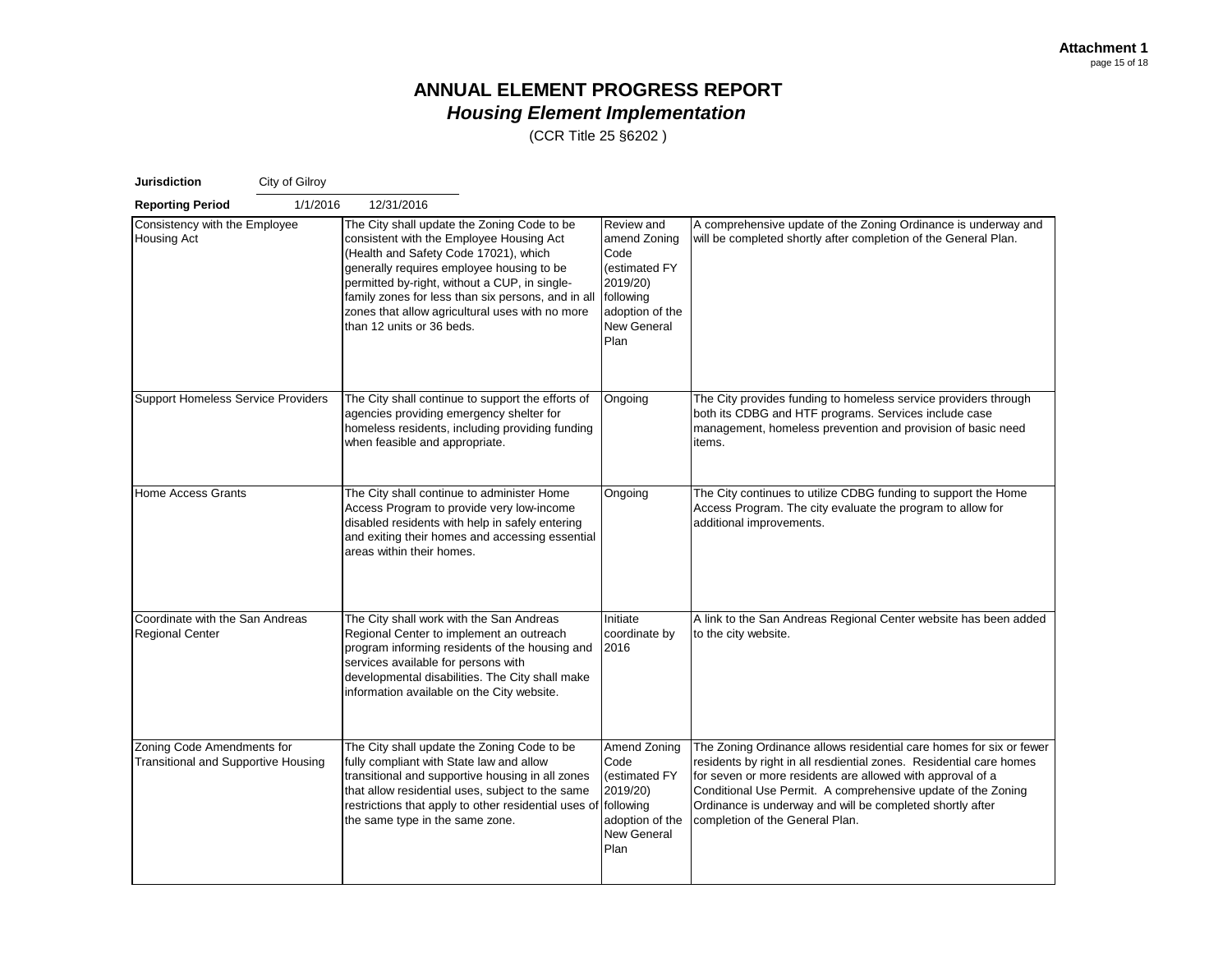| <b>Jurisdiction</b>                                        | City of Gilroy |                                                                                                                                                                                                                                                                                                                                                                                                                                                                                                                                    |         |                                                                                                                                                                                                                                                                                                                                                                                                                                                                                 |
|------------------------------------------------------------|----------------|------------------------------------------------------------------------------------------------------------------------------------------------------------------------------------------------------------------------------------------------------------------------------------------------------------------------------------------------------------------------------------------------------------------------------------------------------------------------------------------------------------------------------------|---------|---------------------------------------------------------------------------------------------------------------------------------------------------------------------------------------------------------------------------------------------------------------------------------------------------------------------------------------------------------------------------------------------------------------------------------------------------------------------------------|
| <b>Reporting Period</b>                                    | 1/1/2016       | 12/31/2016                                                                                                                                                                                                                                                                                                                                                                                                                                                                                                                         |         |                                                                                                                                                                                                                                                                                                                                                                                                                                                                                 |
| Fair Housing Counseling                                    |                | The City shall continue to provide funds to and<br>contract with a non-profit agency to provide fair<br>housing assistance including landlord/tenant<br>counseling, homebuyer assistance, and<br>improvement or removal of identified<br>impediments. The City shall disseminate<br>information about fair housing assistance<br>through pamphlets in City-owned buildings and<br>other public locations (e.g., City Hall, Library,<br>post office, other community facilities) and by<br>posting information on the City website. | Ongoing | The City funds fair housing counseling services through its HTF<br>program. It also publishes the availability of both tenant/landlord<br>counseling and fair housing services via its website.                                                                                                                                                                                                                                                                                 |
| Interagency Collaboration for Lower<br><b>Cost Housing</b> |                | The City shall continue participation in<br>Countywide housing assistance programs, and<br>collaborate with other public agencies and non-<br>profit housing sponsors in the use of available<br>programs to provide lower-cost housing in<br>Gilroy.                                                                                                                                                                                                                                                                              | Ongoing | The City partners with the County who provides direct subsidies for<br>two individuals at an affordable housing apartment complex currently<br>owned by the City. It will continue to seek similar opportunities with<br>the County especially in light of the county's work on addressing the<br>growing homeless problem. The city will also facilitate TEFRA<br>hearings to allow for the development and rehabilitation of affordable<br>housing units throughout the city. |
| Collaboration with Development<br>Community                |                | The City shall continue to establish relationships Ongoing<br>with and provide technical assistance to both for-<br>profit and non-profit development companies<br>working in the area of affordable housing,<br>facilitating innovative partnerships and<br>collaborative approaches to affordable housing<br>development. The City will especially utilize the<br>Housing Advisory Committee to address<br>housing issues and provide outreach to the<br>development community.                                                  |         | The City provides periodic Developer Roundtables to discuss current<br>topics of interest.                                                                                                                                                                                                                                                                                                                                                                                      |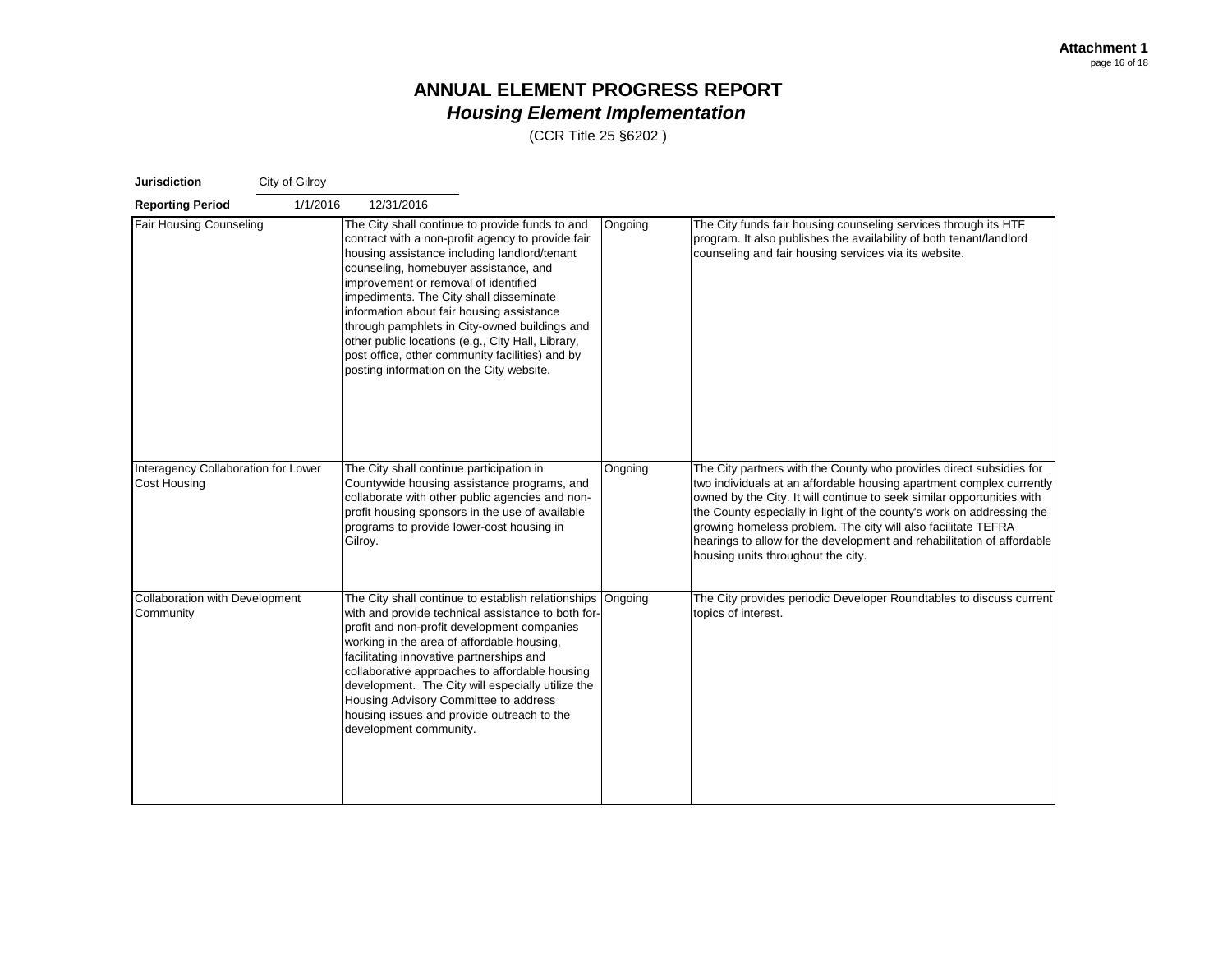| <b>Jurisdiction</b>                        | City of Gilroy |                                                                                                                                                                                                                                                                                                                                                                                                                                                                                                                                        |                                                               |                                                                                                                                                                                                                                                              |
|--------------------------------------------|----------------|----------------------------------------------------------------------------------------------------------------------------------------------------------------------------------------------------------------------------------------------------------------------------------------------------------------------------------------------------------------------------------------------------------------------------------------------------------------------------------------------------------------------------------------|---------------------------------------------------------------|--------------------------------------------------------------------------------------------------------------------------------------------------------------------------------------------------------------------------------------------------------------|
| <b>Reporting Period</b>                    | 1/1/2016       | 12/31/2016                                                                                                                                                                                                                                                                                                                                                                                                                                                                                                                             |                                                               |                                                                                                                                                                                                                                                              |
| Community Access to Housing<br>Information |                | To ensure the Gilroy community is provided the<br>highest level of access to information, the City<br>shall evaluate the effectiveness of existing<br>outreach and community education efforts and<br>develop a comprehensive outreach strategy for<br>the delivery of housing information. The<br>outreach strategy will consider various methods<br>of delivery, including print media, mailers, web-<br>based information, and other methods that<br>consider economic and cultural considerations<br>unique to the City of Gilroy. | Develop<br>housing<br>information<br>strategy by<br>June 2016 | Delayed due to the departure of the city's Housing Specialist.                                                                                                                                                                                               |
| Annual Review of Housing Element           |                | Pursuant to HCD Requirements, the City shall<br>conduct an annual implementation review of the HCD<br>Housing Element. The review will include the<br>following information: a log of new residential<br>development permits and completion reports;<br>inventory of units built in the Extremely Low-,<br>Very Low- and Low-Income categories, an<br>update or inventory of approved projects; an<br>annual estimate of population from the State<br>Department of Finance; and available vacant<br>land and zoning survey.           | Annually to                                                   | While that City has been timely in the past in completion of the<br>Annual Review of the Housing Element, the departure of both the<br>City's Housing Specialist and manager of Housing and Community<br>Development delayed the preparation of this report. |